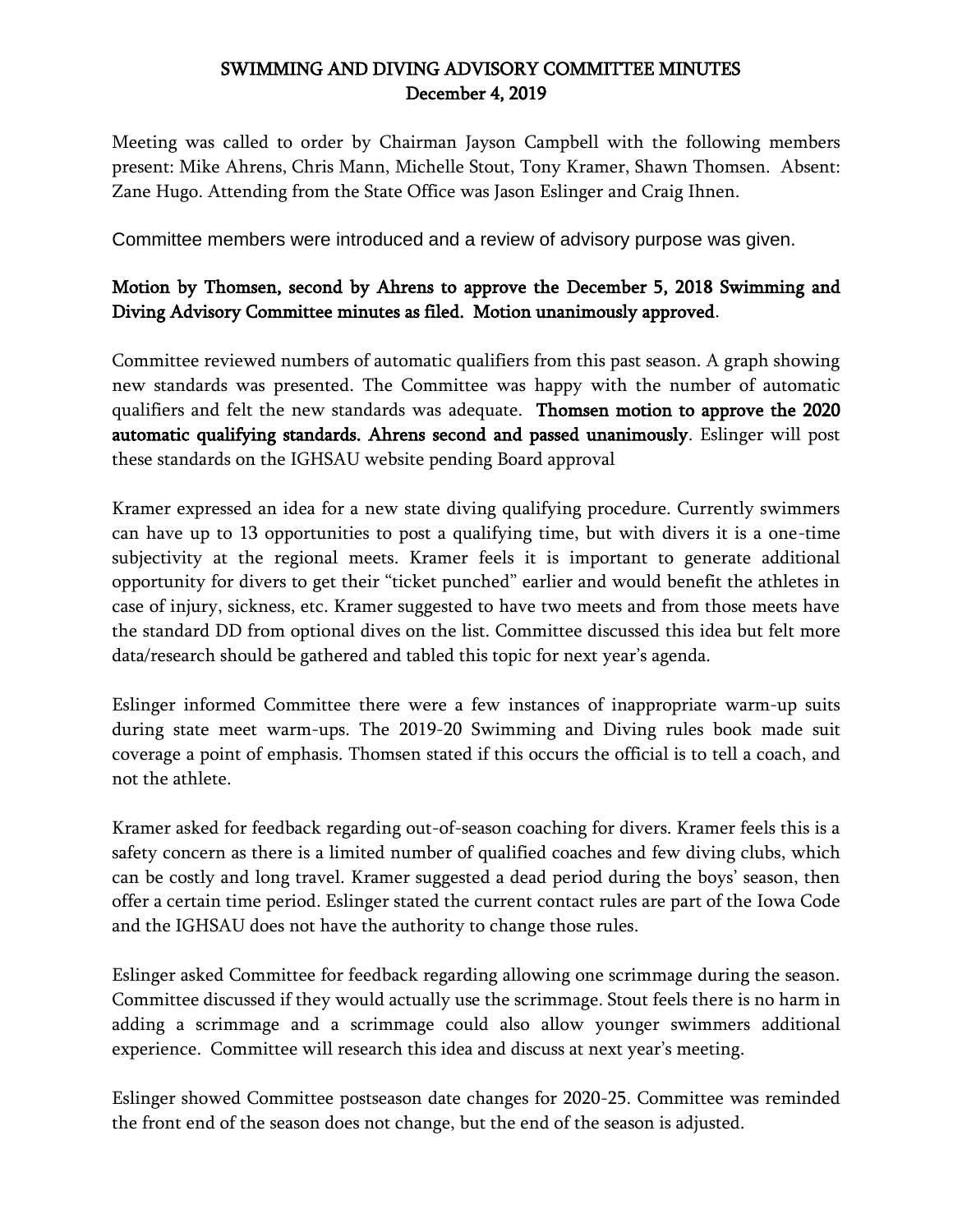Due to the season adjustment, Committee discussed adding another competition date because of the gap in competition dates. Committee discussed, stating conferences will adjust their schedule so there will not be a dead week before regionals.

Eslinger gave a brief review of regional sites and informed Committee Dubuque has a new natatorium and Ames is in the process of building one.

The shortage of officials was briefly discussed. Eslinger informed Committee this is prevalent in ALL sports, especially swimming and diving. The National Federation (NFHS) is putting more educational materials on their website, but Eslinger stated it is important for officials to recruit new/young officials and have them shadow experienced officials. Ihnen suggested athletic directors hire new officials for their home meets.

Eslinger asked for feedback regarding the State Meet. Eslinger the time changes made to the schedule were positive and the number of spectators increased for the diving portion. Thomsen felt there were issues with glare from the outside because of the time change and asked for raised chairs (bar stools) for diving judges. Also, it was a long day with no breaks for officials. Kramer felt the air temperature was cold for divers. Stout felt we do not need relay exchange lanes the night of prelims. Ahrens felt the meet flow was excellent, including the streaming of the meet. Ahrens asked for chairs in the gym for athletes. Eslinger noted suggestions for the 2020 State Meet.

Committee was informed spectators lining up on the outside (with no campers) worked well – no incidents were reported.

Eslinger informed Committee there are three years remaining on the Marshalltown contract. Mann feels Marshalltown does a good job of hosting the meet. Eslinger stressed Marshalltown does an exceptional job with regards to the small details that go unnoticed.

Briefly discussed adding more time for circle swimming during state meet warm-ups. Thomsen suggested an official be asked to monitor lanes to set a precedent.

Kramer asked about the possibility of having two separate panels of judges for diving. He felt this would give officials "fresh eyes" as judging diving can be quite lengthy. This would also allow judges time for small breaks. Eslinger liked the idea, however finding enough qualified judges would be the biggest task. Could non-participating diving judges serve as diving judges? Thomsen was in favor of the possibility, but voiced concern with once finals are set, would there be a substitution when down to 16 divers? Committee was asked to discuss this idea with peers and this will be discussed in the 2020 meeting.

The committee extended its appreciation to Chris Mann for his years of service to the Swimming and Diving Advisory Committee.

The date for the 2020 Swimming and Diving Advisory meeting will be December 9, 2020.